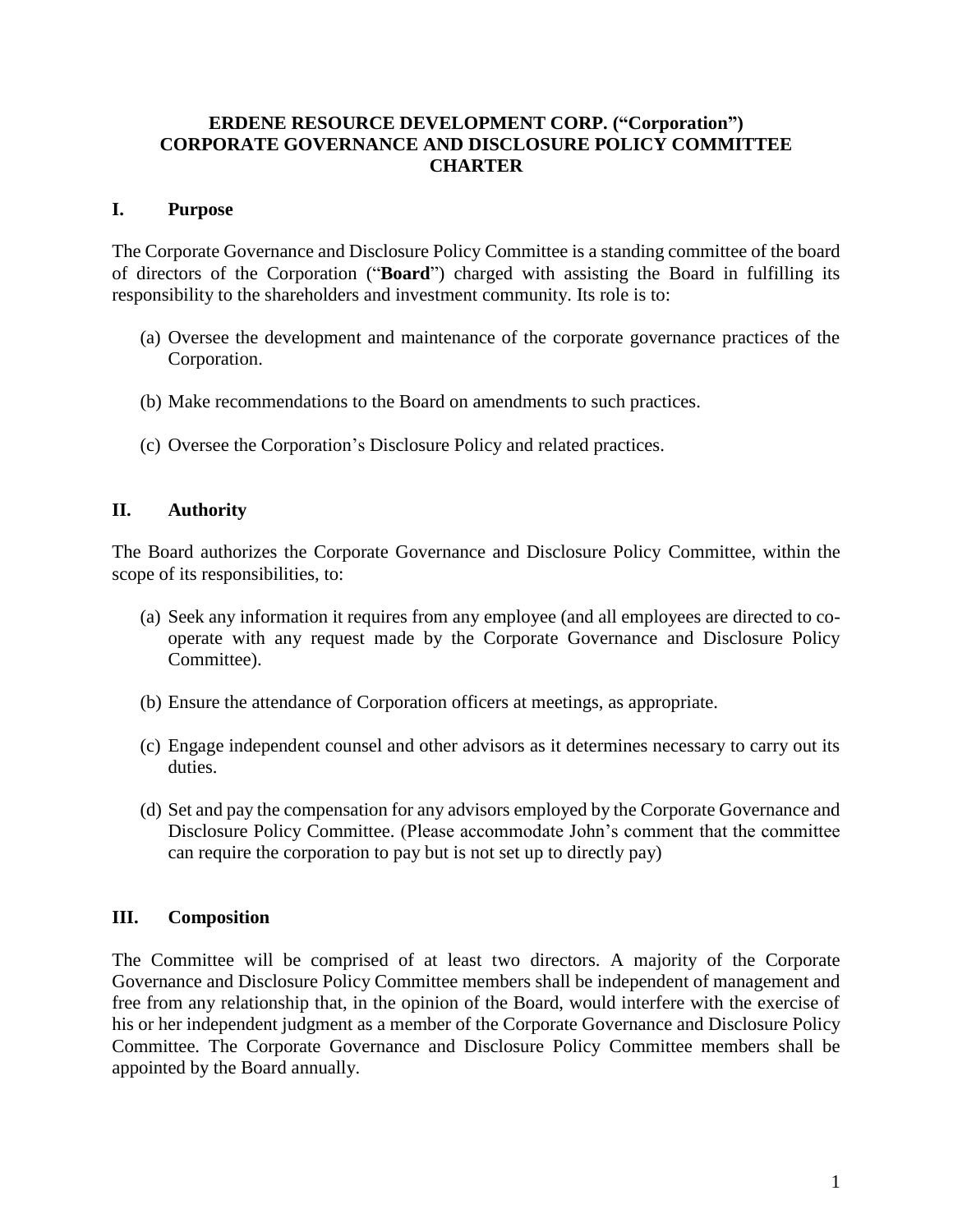#### **IV. Responsibilities**

Responsibilities of the Corporate Governance and Disclosure Policy Committee include:

- (a) Oversee the preparation and adoption of criteria regarding the composition of the Board and Board committees.
- (b) Review the qualifications of candidates for Board membership and the slate of candidates for directors to be nominated for election by shareholders at annual general meetings of shareholders.
- (c) Review the terms of reference and the composition of the Board committees, the nominees to the chairmanship of the Board committees and the procedures relative to the conduct of committee business.
- (d) Oversee the development and implementation of a process for assessing the effectiveness of the Board, its size and composition and its committees.
- (e) Oversee the development of appropriate induction and education programs for new directors and the Corporation's spokespersons.
- (f) Oversee the development of corporate governance policies and practices and procedures to review and update them, if necessary or as needed, to ensure compliance with those policies and practices as well as with changing regulatory requirements.
- (g) Oversee the development of a process for evaluating the performance of the Chief Executive Officer and ensuring appropriate succession planning.
- (h) Establish procedures for Board meetings and to otherwise ensure that the processes, procedures and structure are in place to ensure that the Board functions independently of management and without conflicts of interest. Without limiting the foregoing, the Corporate Governance and Disclosure Policy Committee shall offer that an in camera meeting of the independent members of the Board be held following each meeting of the Board.
- (i) Periodically review the charters of the Board committees and recommend any appropriate changes.
- (j) Recommend to the Board any improvements necessary to ensure an effective and appropriate working relationship between management and the Board.
- (k) Review as needed material news releases and core, non-technical disclosure documents prior to their release or filing.